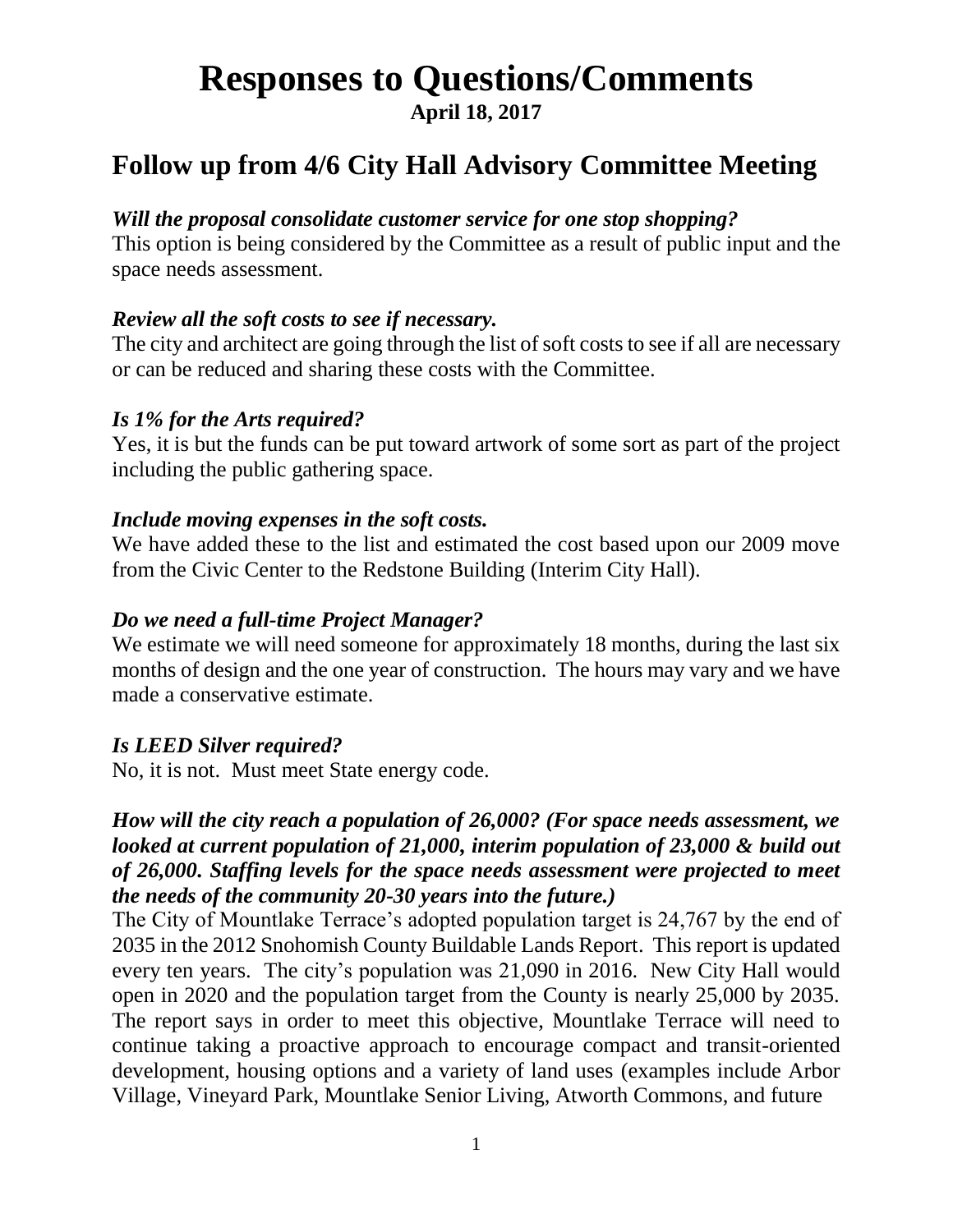projects such as Rogers Market site, Atlas 236<sup>th</sup>, Gateway Transit-Oriented Development, Promenade, Andorra Estates expansion, and Creekside Church redevelopment.)

#### *Look hard at shared spaces/efficiencies & reduce square footage.*

The city and architect are working together with the Committee and via public comment for ideas. Shared conference and training rooms, moving permanent record storage to other facilities, consolidating customer service functions in one location (one stop shopping), and having the ability to open the Council Chambers into a larger conference room are some of the things being looked at and discussed.

#### *Expand mezzanine at Operations Facility to accommodate records.*

Staff has toured the facility with the Chair & Co-Chair of the Committee, taken a rough inventory of available space and passed along this suggestion to the Public Works Director to evaluate space and weight bearing capacity.

#### *\$430 per SF is too high – first estimates are too high.*

The city and architect are working to see if hard costs (\$430 per SF) can be reduced and getting better estimates on soft costs to reduce the original estimate. This original estimate will continue to be refined as more information is known and direction by the Committee is provided.

#### *Priority is getting city administration out of rented space.*

A new City Hall is the priority to stop paying rent. Options to provide more space for the Police Department and repair the Police Station before it needs replacing are being considered by the Committee with strong input from the community. The Committee will make a recommendation to the City Council on a proposal.

#### *Look at City of North Bend's 12/6/16 meeting and the Maximum Allowable Construction Cost (MACC) chart from the Office of Financial Management for architectural and engineering costs.*

The Washington State Fee Schedule is a standard fee basis for public projects. It is a percentage fee based on the value of construction. The higher the construction value, the lower the fee percentage. The fee schedule for Mountlake Terrace City Hall is 8.22% for the least expensive construction cost and 7.93% for the most expensive. Specialty consultants are not included in the fee schedule and are added to the fee. Based on the current project, they add approximately 3.1% in additional fees.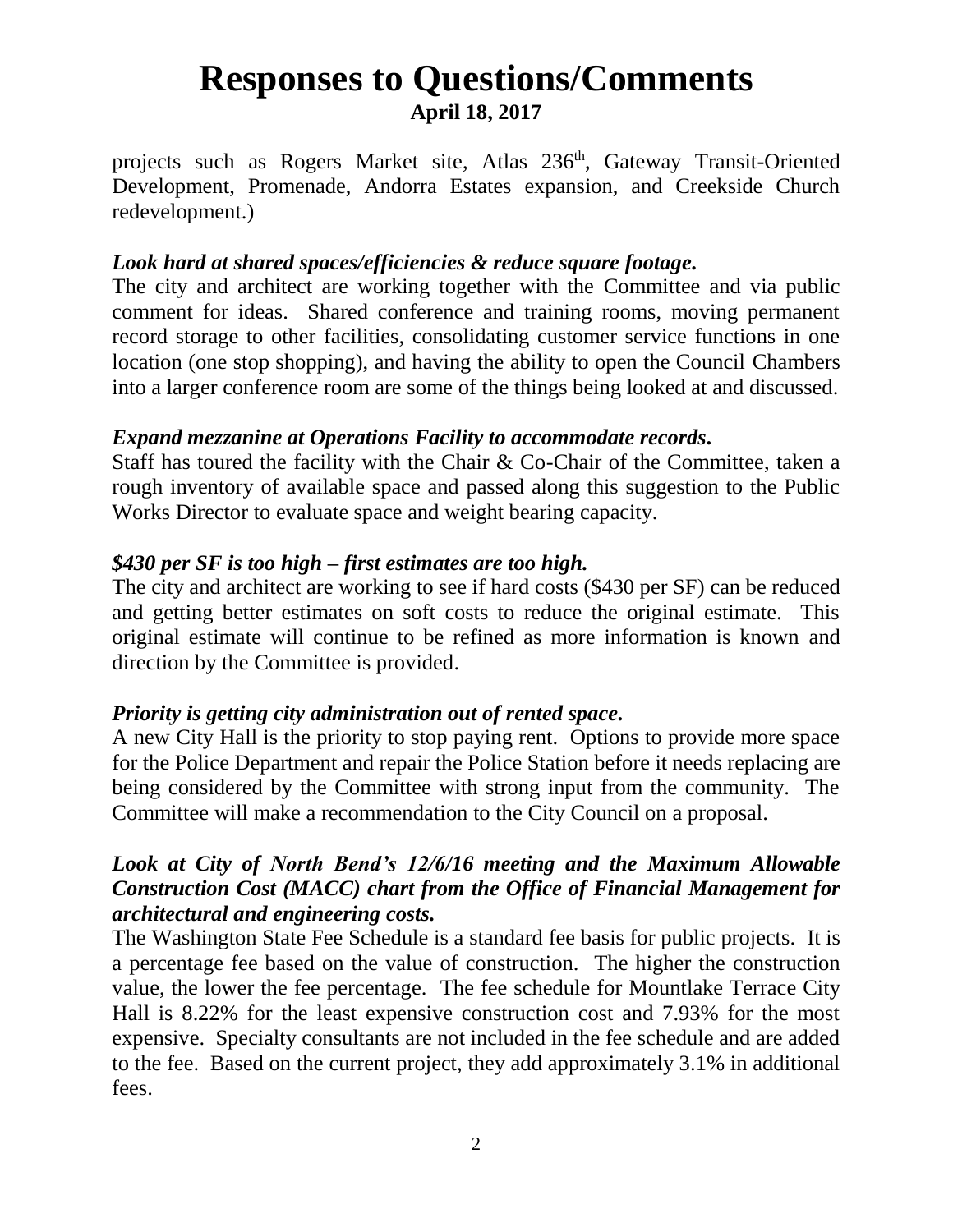#### *Utilize parking that is already there.*

Will look at all options depending on the preliminary layout of the building as decided by the Committee and recommended to the Council.

#### *Can Police Station remodel be done later or phased to focus on City Hall?*

Yes, it can be considered. This topic will be discussed at the April 20 community meeting.

#### *Make this affordable!*

The project goal is "Develop an affordable concept design and cost estimate in support of a new City Hall at the Civic Center." The Committee is working toward this goal.

#### *Please provide cost per \$1,000 AV so citizens can calculate their own property taxes instead of showing the average home price property tax increase.*

The city is working to have this information with the updated cost estimates at the April 20 community meeting.

### **Follow up from 3/28/17 Community Meeting**

*How many parking spaces were at the old City Hall?*

Still trying to track down this answer.

#### *Please share the cost per \$1,000 AV instead of cost per average home.*

The city is working to have this information with the updated cost estimates at the April 20 community meeting.

#### *Where is the property line for the west side of the Police Station? Can Police expand into that area?*

Snohomish County does not delineate between the park and the Civic Center and neither does the city's Recreation Parks and Open Space map. The property was acquired in 1960 with a general obligation bond to provide a civic center and surrounding park. The city does own all of the property and there is not a "Property Line" between the park and Police Station so theoretically expanding or building is possible if the topography allows. Though there may be other restrictions to consider such as critical areas (steep slopes or wetland). It is worth knowing that historically there is strong opposition to development in this park.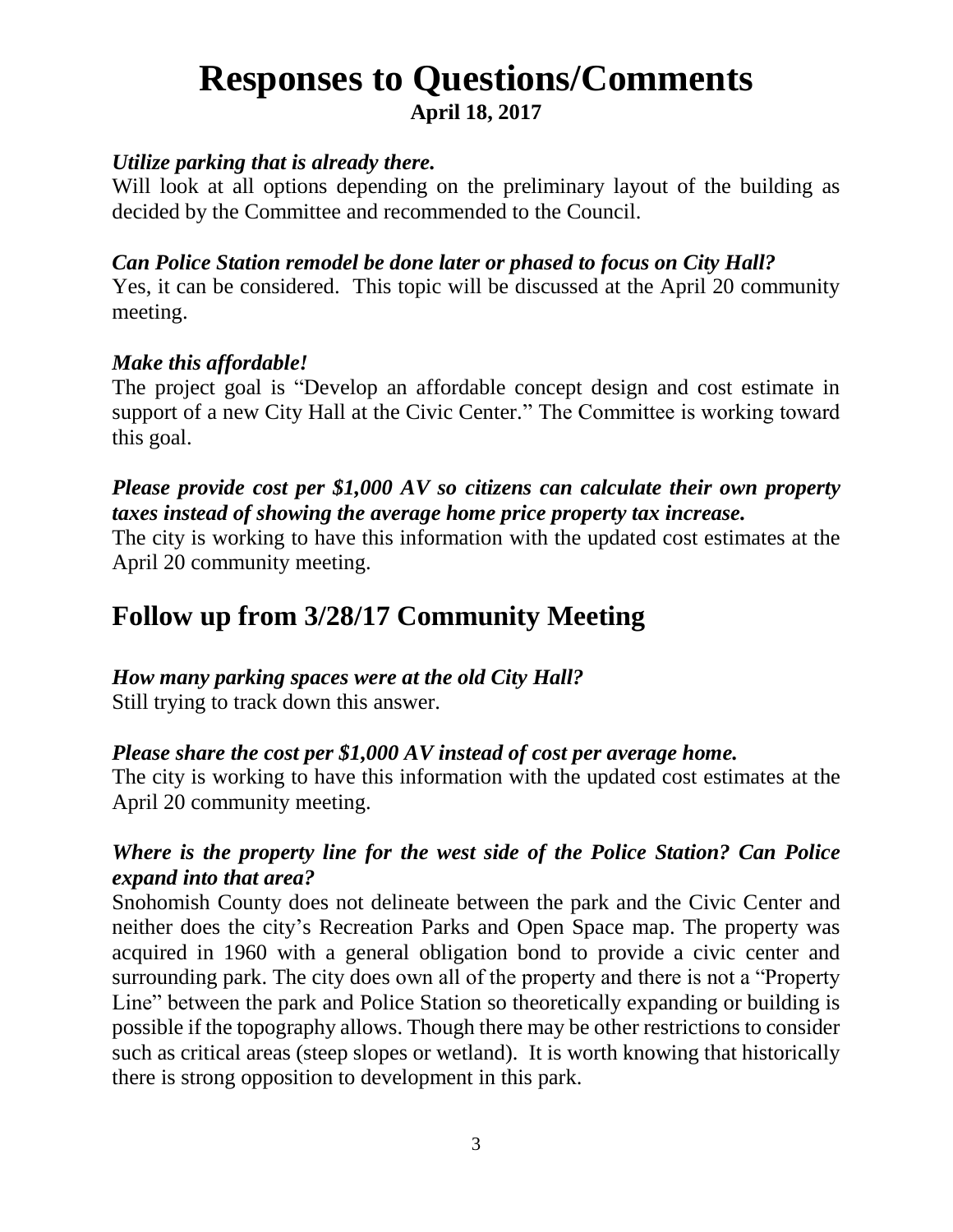#### *The park is dark and uninviting – minimize the park as the front door to this project.*

Will look at all options depending on the preliminary layout of the building as decided by the Committee and recommended to the Council.

#### *Use a shared lot with library to reduce costs.*

Will look at all options depending on the preliminary layout of the building as decided by the Committee and recommended to the Council.

#### *How high can we build there (at the Civic Center)?*

Answer coming soon.

#### *What is the market rate for rental space? (During discussion of renting space to the MLT Post Office)*

This question is now moot, given the initial cost estimates of the project and the Post Office responding that they would not be interested. Here is the response from the Seattle District of the United States Post Office: "Unfortunately the Postal Service cannot accept the City's offer to move to a new location as we are mandated to abide by Title 39 CFR 241.4. The Postal Service is mandated to conform to the Code of Federal Regulation 241.4 whenever there is a desire to relocate a customer service facility to another location. This regulation requires the Postal Service to solicit and consider community input prior to making a final decision to relocate retail services from one location to another. The regulation entails: engaging local officials, public meeting, community notification, comment and appeal period and implementing a final decision. Additionally, current rent is \$26,277/yr or \$14.25/SF and could potentially be higher."

#### *Isn't it a liability for the city to lease to commercial tenants?*

As pointed out by the Committee, it can be a financial liability and risky proposition to lease space to commercial tenants. As noted, above, the MLT Post Office is not interested in moving into a new City Hall although there was some interest expressed in the past.

#### *There was a question about tax breaks that was not heard or clarified. Please ask the question again.*